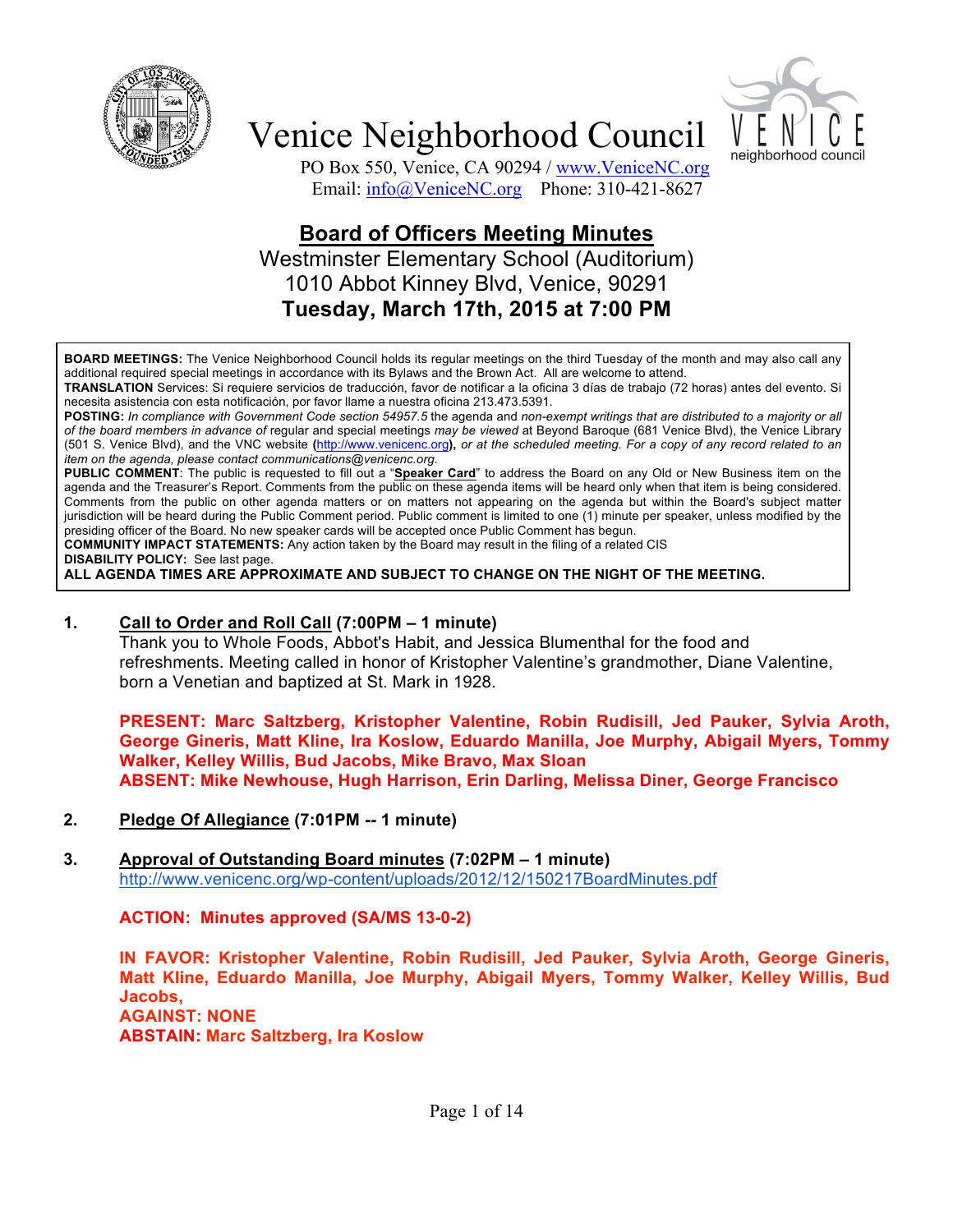



PO Box 550, Venice, CA 90294 / www.VeniceNC.org Email:  $\frac{info(@)$ VeniceNC.org Phone: 310-421-8627

### **4. Approval of the Board Agenda (7:03PM – 1 minute)**

**ACTION: 11A pulled from agenda Move item 12C to Consent Calendar Agenda approved as amended (SA/MK 13-0-1)**

**IN FAVOR: Kristopher Valentine, Robin Rudisill, Jed Pauker, Sylvia Aroth, George Gineris, Matt Kline, Eduardo Manilla, Joe Murphy, Abigail Myers, Tommy Walker, Kelley Willis, Bud Jacobs AGAINST: NONE ABSTAIN: Marc Saltzberg**

- **5. Declaration of Ex Parte Communications or Conflicts-Of-Interest (7:04PM -- 1 minute)**  All Board members shall declare any ex parte communications or conflicts-of interest relating to items on this meeting's agenda. **None**
- **6. Scheduled Announcements and Presentations (7:05PM – 73 minutes)**
- **A Public Safety - LAPD Report (5 minutes):** Senior Lead Officers Peggy Thusing (25120@lapd.lacity.org), Kristan Delatori (32914@lapd.lacity.org), Gregg Jacobus, 35162@lapd.lacity.org, Lt. Lydia Leos 23216@lapd.lacity.org , OFW Beach Detail Supervisor. *Includes a monthly Venice crime report and updates on law enforcement issues in Venice.* Intro of Captain Nicole Alberca **None**
- **B Government Reports (15 minutes)** (Representatives have standing place on the agenda, but are not always available to attend)
	- City Councilmember Mike Bonin, Cecilia Castillo, Field Deputy, Cecilia.Castillo@lacity.org (310- 568-8772)
	- Congressman Ted Lieu, Representative Janet Turner 310-496-9896 janet.turner@mail.house.gov
	- State Senator Ben Allen, Representative Sam Liu 310-318-6994, samuelliu@sen.ca.gov
	- State Assemblyperson Autumn Burke, Rep Odysseys Bostick 310.412.6400 odysseysbostick@asm.ca.gov
	- **LA County Supervisor Sheila Kuehl**
	- Mayor Eric Garcetti, Westside Deputy, Daniel Tamm, (Daniel.Tamm@Lacity.org) 213-978-0836 **Mayor in DC for transportation funding**

### **C VNC Announcements (5 Minutes)**

- **President Mike Newhouse (President@VeniceNC.org)**
- Vice President Marc Saltzberg (VicePresident@VeniceNC.org)
- Westside Regional Alliance of Councils- Mike Newhouse, WRAC President, Marc Saltzberg, VNC Representatives. (Chair@westsidecouncils.org),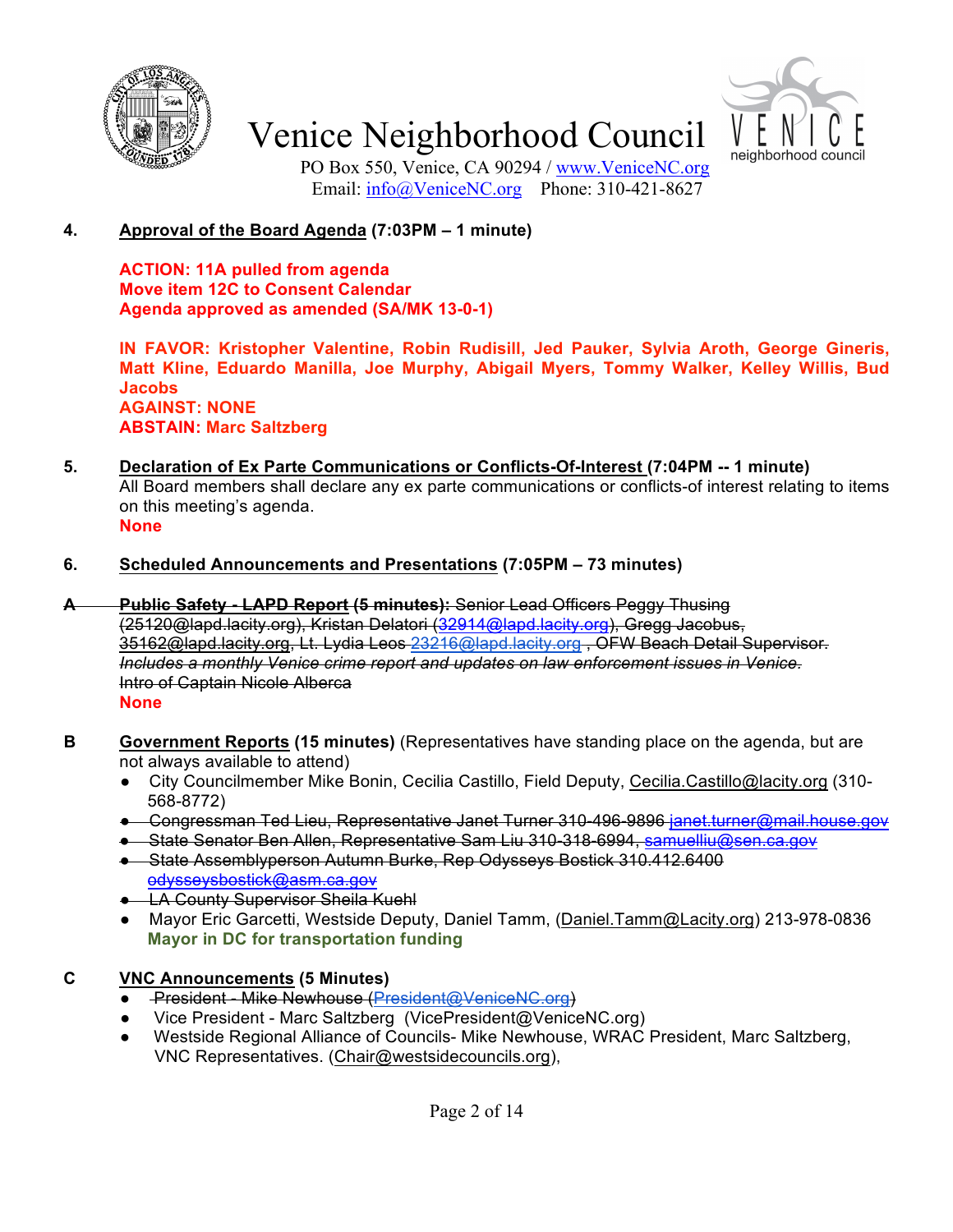



PO Box 550, Venice, CA 90294 / www.VeniceNC.org Email: info@VeniceNC.org Phone: 310-421-8627

- Los Angeles Neighborhood Council Coalition (LANCC) Ivan Spiegel (Parliamentarian@VeniceNC.org)
- VNC Representative to DWP: Dede Audet
- Venice Chamber Of Commerce: Catherine Chevalier, President VCC (Catherine@notmaurice.com) **Venice Art Crawl is this Thursday, part of Westminster between AK and Rialto closed for big spring block party.**

### **Mike Bravo and Max Sloan arrived. Abigail Myers left.**

**D Green Venice Expo Presentation (10 minutes)** (Sylvia Aroth sylvia.aroth@venicenc.org)

The Outreach Committee will give a wrap-up report on the Green Venice Expo including thank yous.

**E ReCodeLA Presentation (20 minutes)** Sharon Cummins

Sharon Cummins will present ReCodeLA (http://recode.la/) Zoning Code Evaluation Report and comment on next steps (20 min)

**F LUPC Short Term Rental Presentation (7 minutes)** (Robin Rudisill on behalf of LUPC, Chairlupc@VeniceNC.org)

Presentation, including video, by the LUPC Short-Term Rentals Work Group—Education and Awareness

**G California Common Cause (10 minutes)** (Kurston Cook kurston.cook@gmail.com)

Presentation by policy fellow with California Common Cause to discuss recommended reforms to the LA City matching funds program. Includes a short presentation, with a 6 minute video, and the opportunity for Q&A.

**ACTION: Postponed to next month due to technical difficulties**

### **7. General Consent Calendar (8:18PM -- 1 minute)**

*[All agenda items on the Consent Calendar will pass when the Consent Calendar is approved. No discussion or Public Comment is allowed on any item. Items may be removed by any board member or stakeholder. Removed items will go to the end of the agenda and be treated as regular agenda items with discussion and public comment.]*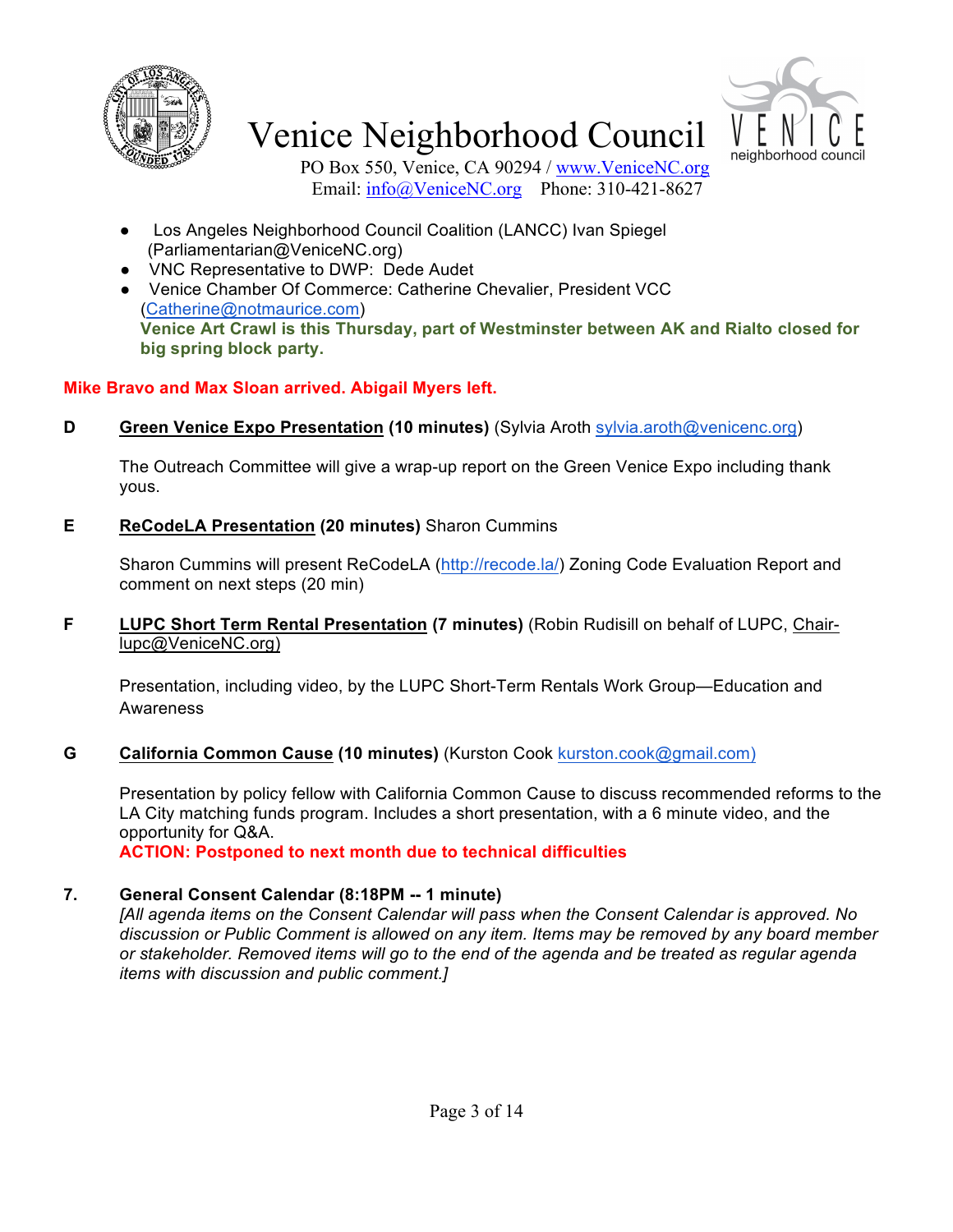



PO Box 550, Venice, CA 90294 / www.VeniceNC.org Email: info@VeniceNC.org Phone: 310-421-8627

### **A Keep Sgt Laura Curtain in Venice** Matt Kline matt.kline@venicenc.org

**MOTION:** Whereas Sergeant Laura Curtin will be promoted to Lieutenant any time now.

And whereas it is standard protocol within LAPD to be transferred when promoted.

And whereas Sergeant Curtin is instrumental to the Venice community with her knowledge of the intricacies of policing Venice Beach and her excellent follow up/responsiveness and commitment to solving the problems we face here.

And whereas Venice needs officers who understand the beat and want to help effect positive change at a critical time here in Venice Beach.

Therefore the Venice Neighborhood Council recommends to keep Sergeant Laura Curtin in Venice Beach as losing her will have a negative impact on the community and the progress made within LAPD in the Pacific Division.

**B Adoption of SMO Ad Hoc Committee Environmental Report** (Abigail Myers abigail.myers@venicenc.org)

**MOTION:** The Board shall officially adopt the Environmental report researched and drafted by the SMO Ad Hoc Committee. LINK: http://www.venicenc.org/wp-content/uploads/2012/09/SMO-Report-.pdf **ACTION: Move from New Business to Consent Calendar**

### **ACTION: Consent Calendar approved (IK/MK 14-0-1)**

**IN FAVOR: Kristopher Valentine, Robin Rudisill, Jed Pauker, Sylvia Aroth, Mike Bravo, George Gineris, Matt Kline, Ira Koslow, Eduardo Manilla, Joe Murphy, Max Sloan, Tommy Walker, Kelley Willis, Bud Jacobs AGAINST: NONE ABSTAIN: Marc Saltzberg**

### **Matt Kline left.**

**8. Land Use and Planning Committee (LUPC) Consent Calendar (8:19 PM -- 1 minute)** *[All agenda items on the Land Use and Planning Committee (LUPC) Consent Calendar will pass when the LUPC Consent Calendar is approved. No discussion or Public Comment is allowed on any item. Items may be removed by any Board member or Stakeholder. Removed items will go to the end of agenda item 11. Land Use and Planning Committee and will be treated as regular LUPC agenda items, with discussion and public comment.]*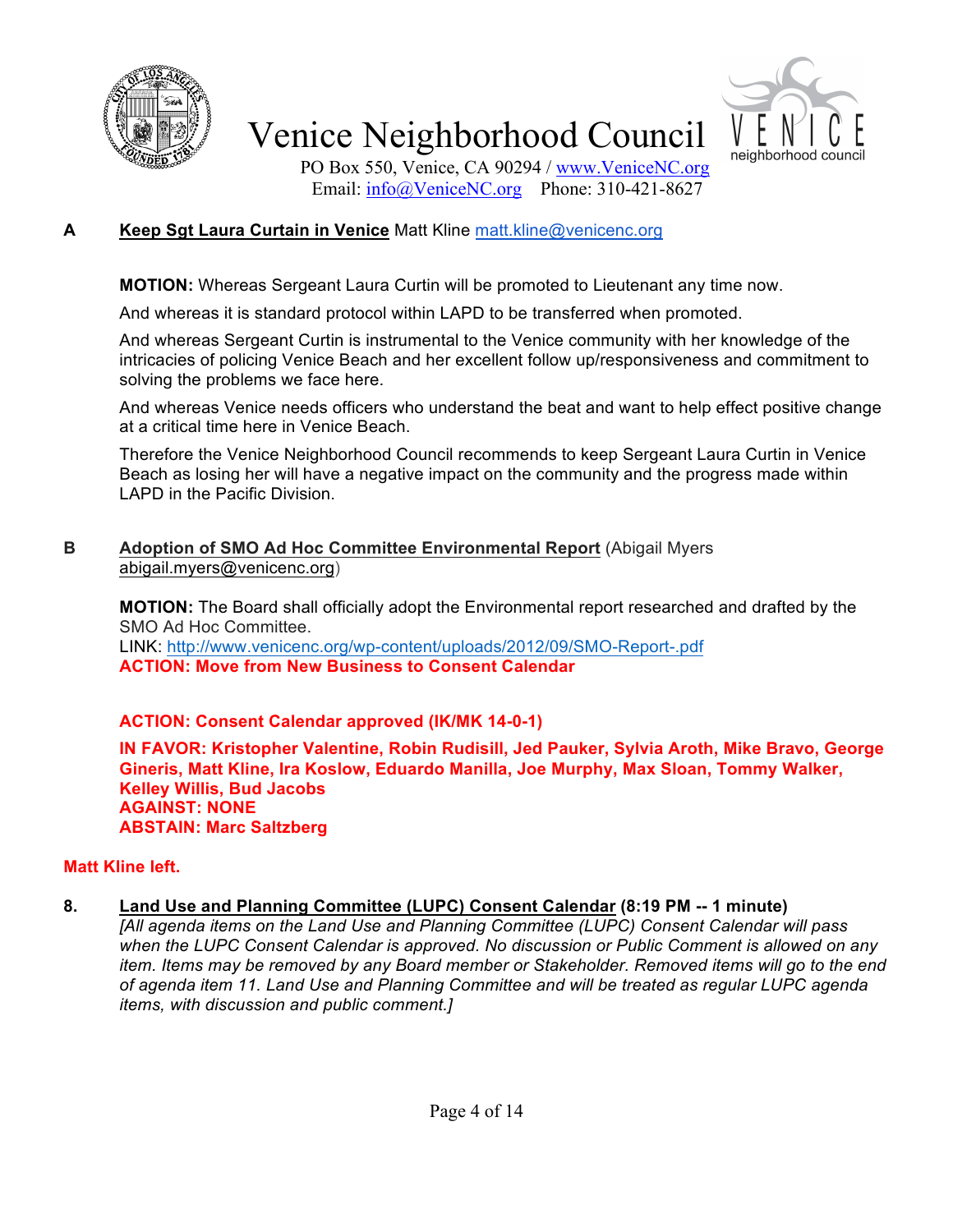



PO Box 550, Venice, CA 90294 / www.VeniceNC.org Email: info@VeniceNC.org Phone: 310-421-8627

#### **A VNC De Minimis Projects**

**MOTION:** The VNC Board recommends approval of the following project as a VNC De Minimis Project:

106 Dudley Ave (Major Remodel of SFD), North Venice Subarea R3-1 zone, Land Use Plan designation: Multiple Family Residential--Medium DIR-2014-3974-SPP and ENV-2014-3975-CE Project Description: Major Remodel of existing 1,136 sq ft SFD with the addition of a 1,921 sq ft 1<sup>st</sup> story, 2<sup>nd</sup> story, & roof deck & RAS (32'11"), resulting in a 3,057 sq ft SFD, on a lot size of 3,776 sq ft, with 3-car covered parking, with a roof height of 27'

Approved by LUPC 3/3/15 by a vote of 3-2-1 (KR/MR) **ACTION: Pulled from the LUPC Consent Calendar**

#### **B Neighborhood Councils "shall monitor City services"**

**MOTION:** The VNC Board recommends that Neighborhood Councils shall monitor City services, as per the City Charter, and Neighborhood Council recommendations shall not be optional but rather shall be treated according to the original intent of the City Charter, and be considered in all determinations, in a "standing" section of all City Staff Reports and Determinations called "Neighborhood Council Recommendation," with an explanation provided if the recommendation is not being followed.

Approved by LUPC 3/3/15 by a vote of 6-0-0 (RR/GR) **ACTION: Pulled from the LUPC Consent Calendar**

#### **C Change to Coastal Exemption Review/Approval Process/Procedure**

**MOTION:** The VNC Board requests that controls over approvals, transparency of the process and Staff training for both City and State Coastal Exemptions be strongly improved and that copies of the Coastal Exemptions be made immediately available to, or be immediately provided to, the VNC.

Approved by LUPC 3/3/15 by a vote of (RR/MK) **ACTION: Pulled from the LUPC Consent Calendar**

#### **Interim Control Ordinance for Venice Coastal Zone**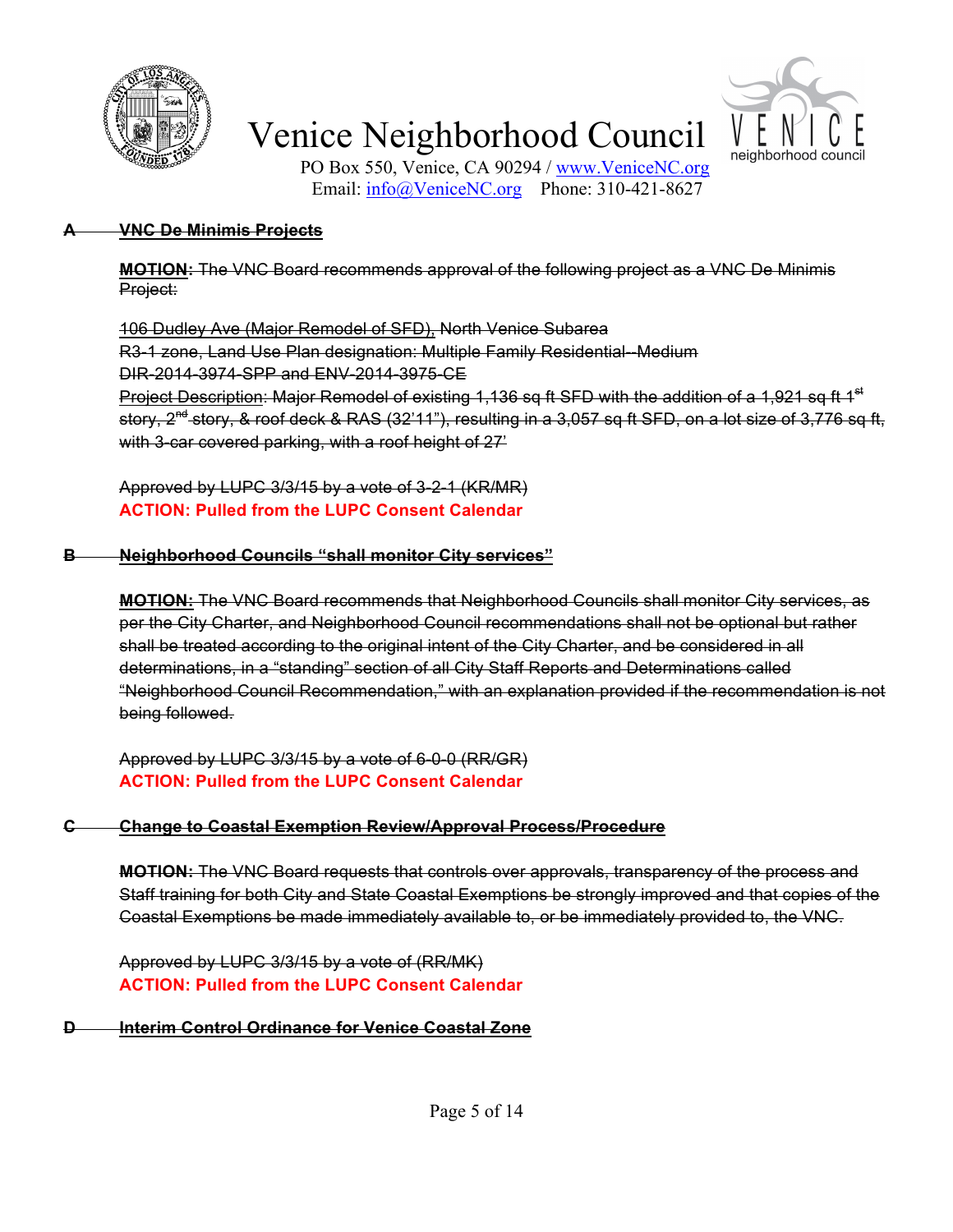



PO Box 550, Venice, CA 90294 / www.VeniceNC.org Email:  $\frac{info(@)$ VeniceNC.org Phone: 310-421-8627

**MOTION:** The VNC Board requests that an Interim Control Ordinance (ICO) for the Venice Coastal Zone be drafted by its Land Use & Planning Committee, to be proposed/recommended by the VNC Board to Councilman Bonin and the City Council as soon as possible, in order to assure that development prior to and during the current ongoing coastal planning effort to prepare the Venice Local Coastal Program (LCP) does not prejudice, impede or negate the goals and policies of the ultimate certified LCP.

Approved by LUPC 3/3/15 by a vote of 5-1-0 (RR/MK) **ACTION: Pulled from the LUPC Consent Calendar**

### **E Councilmember Mike Bonin letter to Michael LoGrande re. Mello Act Procedures, including Appeals**

**MOTION:** The VNC Board strongly supports the letter from Councilmember Mike Bonin to Michael LoGrande, dated March 4, 2015, which states in part that "in order to ensure compliance with the Mello Act Interim Administrative Procedures, which state that all Mello Act Determinations be appealable, I request that Planning ensure that all such determinations be processed in a manner that provides an opportunity for appeal. This is an important step in ensuring the City preserves affordable housing in our Coastal neighborhoods."

### **ACTION: Items A-D pulled. LUPC Consent Calendar approved. (RR/IK 13-0-2)**

**IN FAVOR: Kristopher Valentine, Robin Rudisill, Jed Pauker, Sylvia Aroth, Mike Bravo, George Gineris, Matt Kline, Ira Koslow, Eduardo Manilla, Joe Murphy, Max Sloan, Tommy Walker, Kelley Willis, Bud Jacobs AGAINST: NONE ABSTAIN: Marc Saltzberg**

- **9. Announcements & Public Comment on items not on the Agenda (8:20PM -- 10 minutes)** *[No more than 1 minute per person – no Board member announcements permitted]* **Linda Lucks, Jolle Dumas, Mark Lipman, Tijana Quilici, Jeffery Kurland, Ivonne Guzman, Yolanda Gonzalez, Elizabeth Wright, DeDe Audet**
- **10. Old Business** *[Discussion and possible action]*
- **11. LUPC (8:30PM – 25 minutes) (**Robin Rudisill on behalf of LUPC, Chair-lupc@VeniceNC.org) *[Discussion and possible action]*
- **A 2709 Ocean Front Walk (new SFD**)**, (15 minutes)** North Venice Subarea, RD1.5-1 zone, Land Use Plan designation: Multiple Family Residential--Low Medium II, Dual Permit Jurisdiction Coastal Zone (aka "Appealable Area" post LCP)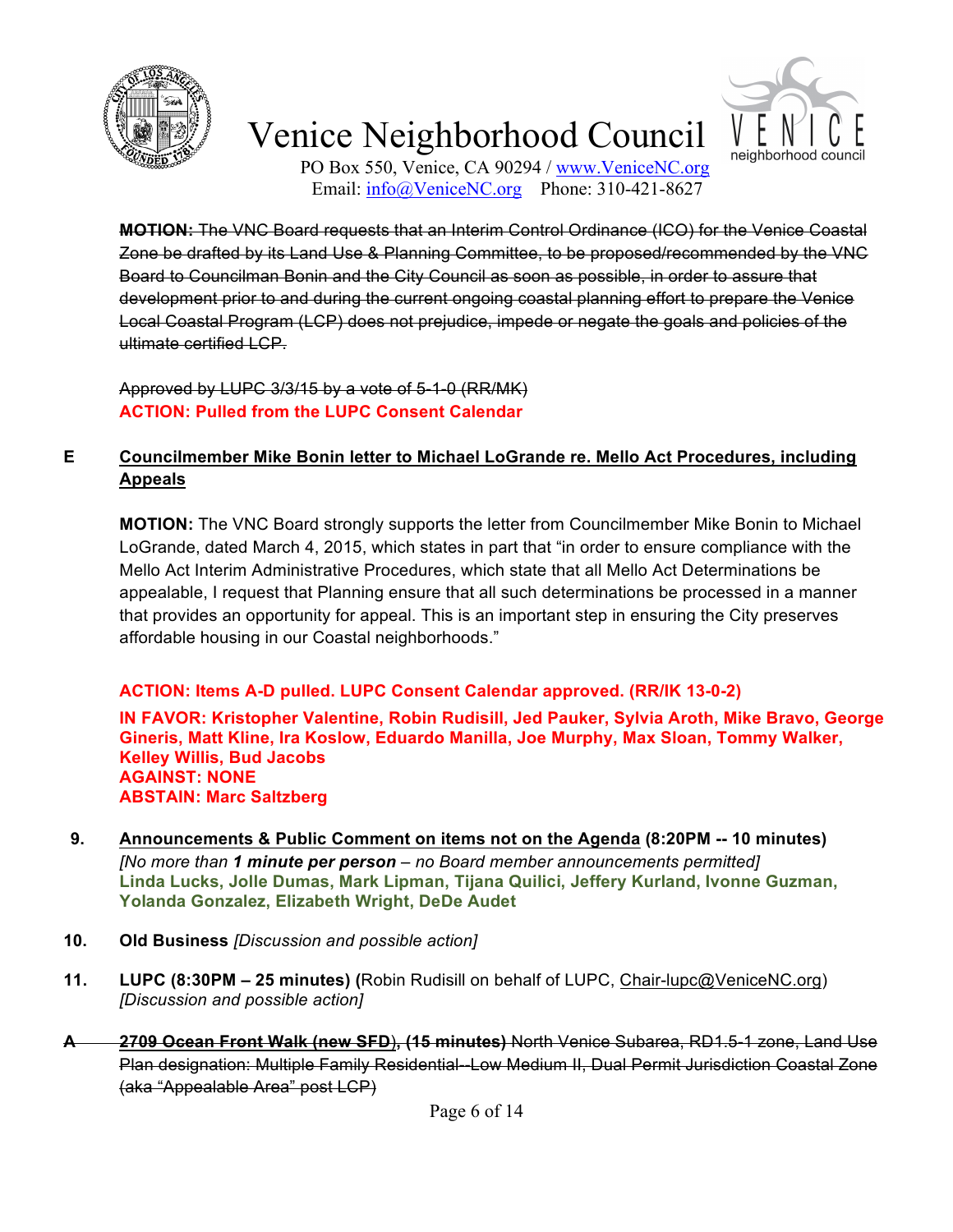



PO Box 550, Venice, CA 90294 / www.VeniceNC.org Email:  $info@V$ eniceNC.org Phone: 310-421-8627

ZA-2014-3072-CDP and ENV-2013-2051-CE and DIR-2013-2050-SPP-SPPA-MEL and DIR-2012- 1476-VSO-MEL (6-5-12) Applicant: Dan Brunn LUPC Staff: Gabriel Ruspini

*http://www.venicenc.org/2709-ocean-front-walk/*

CASE NOT YET SCHEDULED FOR CITY HEARING

Project Description: Construction of a new 3-story, 5,400 sq ft SFD, including 500 sq ft roof deck with roof access structure not to exceed 40' in height, on a vacant 2,502 sq ft, 28' wide lot (demo of formerly existing 1-story, 1,218 sq ft, 1912 structure was approved by Coastal Commission De Minimis Waiver on May 29, 2012, and Mello letter issued by HCID on May 31, 2012), with 3 parking spaces, and Specific Plan Project Permit Adjustment to allow a roof height of 32.95' in lieu of required 30' (including request for 3'1/2" side yards in lieu of 4' required--either need to apply for a SPP adjustment or request a Building Modification during Plan Check, however, a max of 20%, or 3'2 ½", is avail for bldg. mod, which is 2" short)

**MOTION:** The VNC Board recommends denial of the project as presented as the project does not comply with zoning requirements for side yard setbacks in the RD 1.5 zone; an application has not been filed for a Zoning Administrator's Adjustment to allow a reduced side yard and the Applicant's other option to address the non-compliant side yard, request for a Building Modification, would not result in enough of a modification so as to enable the Applicant to use the current plans (there is a maximum reduction available for a Building Modification of 20%, or 3' 2 1/2 ", which is 2" short of the side yard exception reflected in the current plans); and due to opposition to the project, including its over height variance, from an abutting neighbor.

Approved by LUPC 3/3/15 by a vote of 6-0-0 (GR/KR) **ACTION: Pulled from the agenda**

**B 328 Rennie Ave (3 unit conversion from apartments to condos**), **(10 minutes)** Oakwood Subarea, RD1.5-1 zone, Land Use Plan designation: Multiple Family Residential--Low Medium II ZA-2014-2373-CDP-MEL and AA-2014-2269-PMLA-CC and ENV-2014-2270-CE LUPC Staff: Gabriel Ruspini & Robin Rudisill

Applicant: Heidi Burke

*http://www.venicenc.org/328-rennie-ave/*

CITY HEARING TOOK PLACE ON FEBRUARY 26, 2015, AT CITY HALL

Project Description: Preliminary Parcel Map for Condo conversion of 3 apartment units, lot area 6,381 sq ft, building 8,234 sq ft (need to determine whether 3 2-bedroom units as per January 7, 2015 Mello letter from HCID OR 2 3-bedroom units & 1 2-bedroom unit as per Community Planning Referral Form; has 10 bathrooms; C of O has not yet been found), with 7 parking spaces.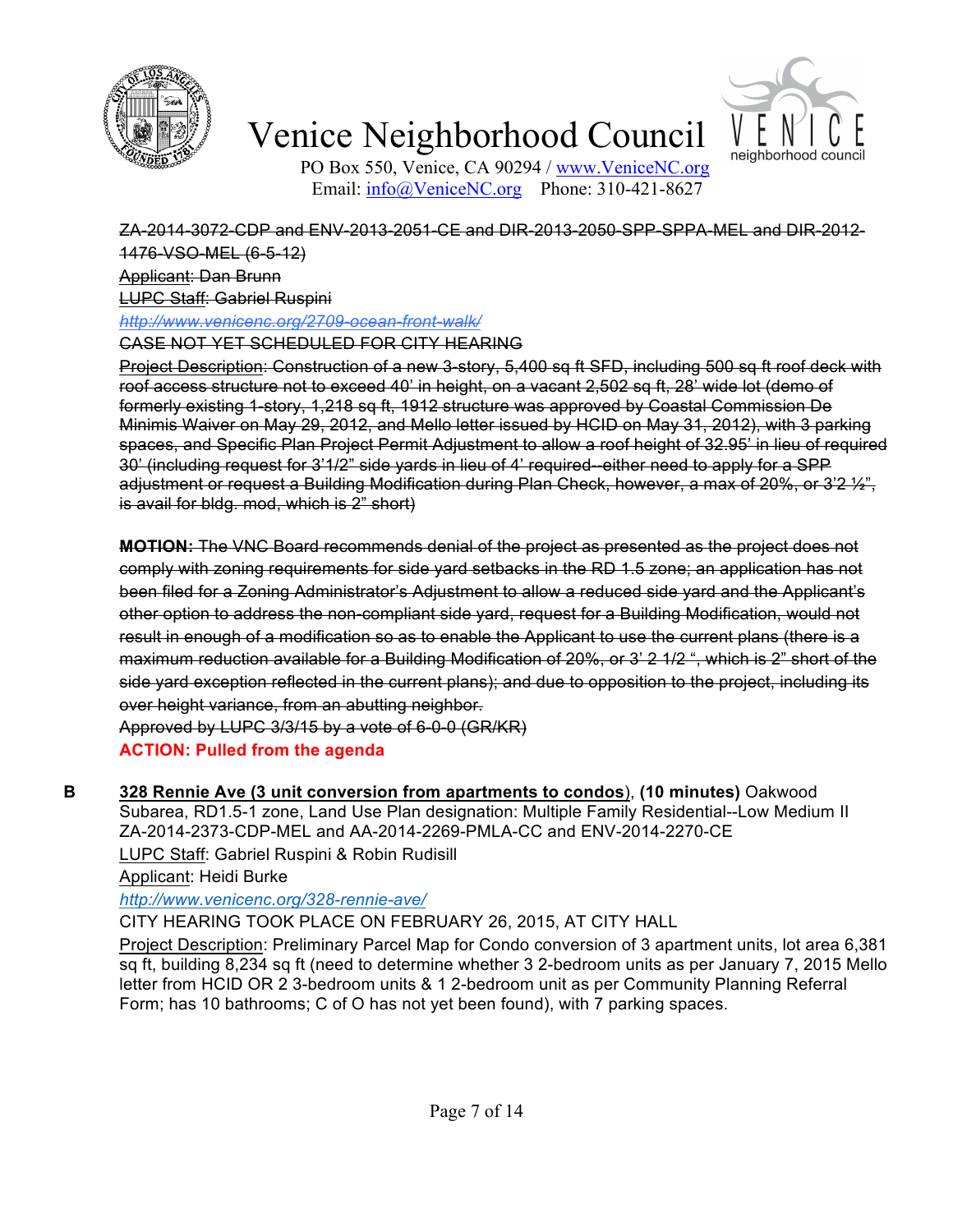



PO Box 550, Venice, CA 90294 / www.VeniceNC.org Email: info@VeniceNC.org Phone: 310-421-8627

**MOTION:** The VNC Board recommends denial of the project as presented as it does not adhere to the Venice Coastal Zone Specific Plan for height and for provision of a third Replacement Affordable Unit.

Approved by LUPC 3/3/15 by a vote of 5-0-0 (RR/MK)

### **ACTION: Motion approved (RR/JP 13-0-2)**

**IN FAVOR: Kristopher Valentine, Robin Rudisill, Jed Pauker, Sylvia Aroth, Mike Bravo, George Gineris, Ira Koslow, Eduardo Manilla, Tommy Walker, Kelley Willis, Bud Jacobs AGAINST: NONE ABSTAIN: Marc Saltzberg, Joe Murphy, Max Sloan**

- **12. New Business (8:55PM – 30 minutes)** *[Discussion and possible action]*
- **A Mandatory Online Voting for Neighborhood Council Elections** (Ivan Spiegel parliamentarian@venicenc.org) and (Ira Koslow on behalf of the Rules and Elections Committee)

**MOTION:** The Venice Neighborhood Council requests **strongly recommends** that EmpowerLA NOT implement mandatory online voting for neighborhood council elections. Each Council should have the right to make the decision for itself.

**Public Comment: DeDe Audet, Elizabeth Wright, Yolanda Gonzalez, Jay Handal**

**ACTION: Motion to amend language from "requests" to "strongly recommends" approved (JP/GG 12-0-2) IN FAVOR: Kristopher Valentine, Robin Rudisill, Jed Pauker, Sylvia Aroth, Mike Bravo, George Gineris, Ira Koslow, Eduardo Manilla, Tommy Walker, Kelley Willis, Bud Jacobs, Joe Murphy, AGAINST: NONE ABSTAIN: Marc Saltzberg, Max Sloan**

### **Motion approved as amended (IK/JM 12-1-1)**

**IN FAVOR: Kristopher Valentine, Robin Rudisill, Jed Pauker, Sylvia Aroth, Mike Bravo, George Gineris, Ira Koslow, Eduardo Manilla, Tommy Walker, Kelley Willis, Bud Jacobs, Joe Murphy,** 

**AGAINST: Max Sloan ABSTAIN: Marc Saltzberg**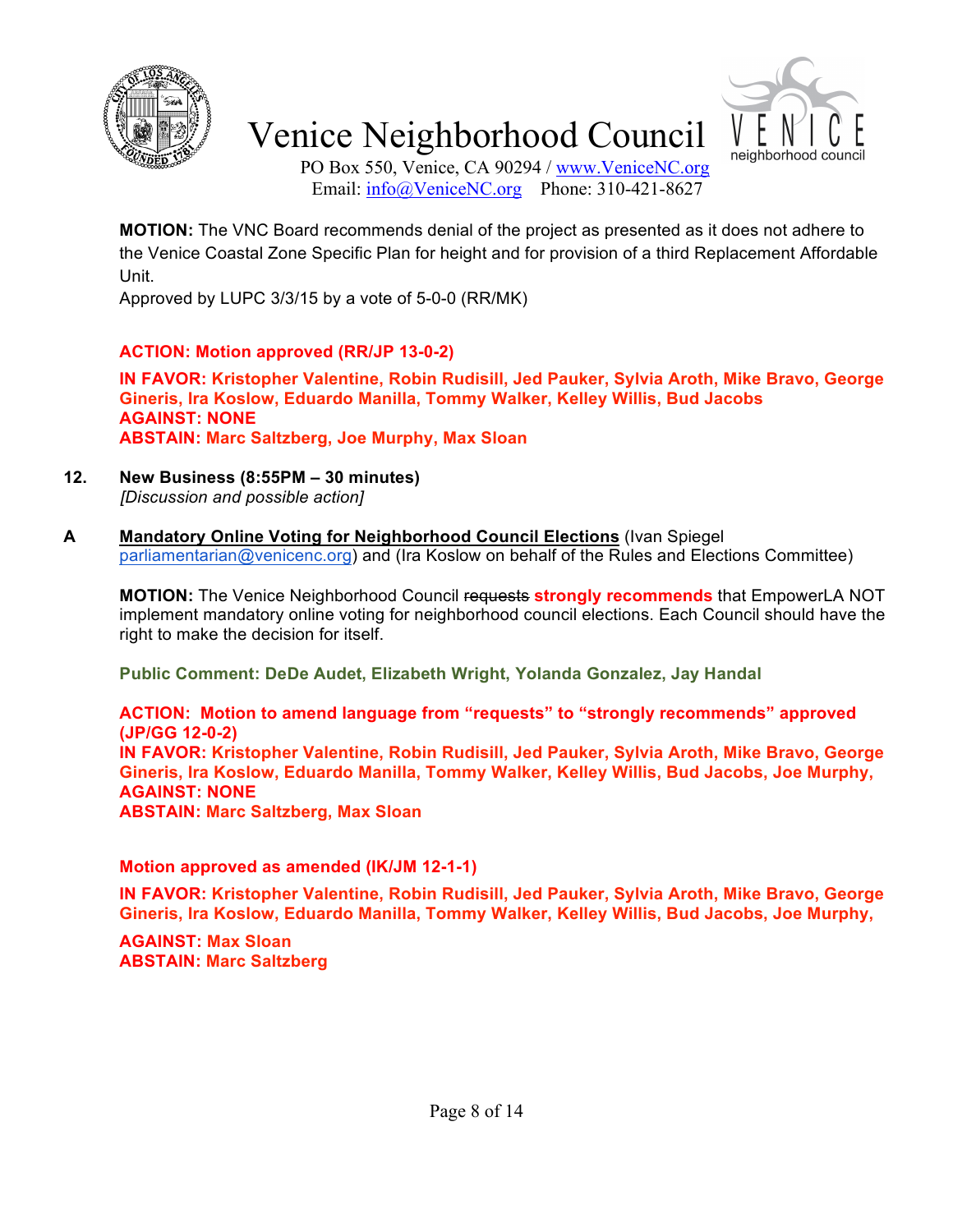



PO Box 550, Venice, CA 90294 / www.VeniceNC.org Email: info@VeniceNC.org Phone: 310-421-8627

**B Provide Spontaneous Art Opportunities For Young Children** (Joe Murphy (310-305-1444, joedmur@gmail.com) on behalf of Anutosh Ninad (310-562-9035, ninad@rentart.info) & Christian Bevacqus (310-827-2738, cb@greentreemeditation.com)

**MOTION:** The VNC Board endorses in concept and encourages implementation of the below proposal contained in the *Discussion Forum Committee* **VNC Vision Goals Idea Matrix**:

| Idea                                                                                                                                                                                                                                                                                                    | <b>Submitted by</b><br>Anutosh Ninad (310-562-9035,<br>ninad@rentart.info) &<br>Christian Bevacqus (310-827-2738,<br>cb@greentreemeditation.com)                                                                                                                                                    | <b>Suggested</b><br><b>Implementation Strategy</b>                                                                                                                                                                                                                                                                       | <b>Generated while</b><br><b>Brainstorming</b>                                                                                                       |
|---------------------------------------------------------------------------------------------------------------------------------------------------------------------------------------------------------------------------------------------------------------------------------------------------------|-----------------------------------------------------------------------------------------------------------------------------------------------------------------------------------------------------------------------------------------------------------------------------------------------------|--------------------------------------------------------------------------------------------------------------------------------------------------------------------------------------------------------------------------------------------------------------------------------------------------------------------------|------------------------------------------------------------------------------------------------------------------------------------------------------|
| <b>Provide Spontaneous</b><br><b>Art Opportunities</b><br><b>For Young Children</b><br><b>JDM</b> Introduction                                                                                                                                                                                          | This 2-hour/week 'happening' was<br>clearly successful, both because of<br>the unassuming presence of<br>Ninad's 'art supplies' and his<br>'gentleness' - and also because of<br>Christian's recognition of the value<br>to his kids and his ability to just<br>hang back and 'let it happen'. This | Ninad & Christian are seeking<br>space where:<br>young kids can spend 2<br>hours/ week creating art<br>while making 'messes'.<br>parents can mingle, gossip<br>& munch.                                                                                                                                                  | Focus on<br>Children<br><b>Participation</b><br><b>Walkability</b><br><b>Diversity</b><br><b>Creativity</b><br>Collaboration<br><b>Brainstorming</b> |
| I recently met Christian<br>Bevacqus (40+ish) &<br>Anutosh Ninad<br>$(60+ish)$ at Abbot's<br>Habit where Ninad<br>made 'art supplies'<br>(paper, painting colors,<br>pens, etc) available to<br>Christian's two<br>daughters (Satya 2.5 &<br>Uma $4.5$ ) & then<br>simply "allowed kids to<br>be free". | environment allowed these two<br>children to enjoy spontaneous<br>creative fun in a safe environment.<br>Ninad teaches kids painting & did<br>so in Japan for 10 years. See his<br>artwork at www.ninadgallery.com &<br>his student's artwork at<br>www.ninadcom.blogspot.com.                      | the kids can post their art<br>so that they can hear all<br>the compliments.<br>Storage of art supplies &<br>cleaning kids & their<br>messes can be<br>accommodated.<br>Board endorsement of this<br>concept will give a boost to<br>Ninad's & Christian's efforts<br>to solicit help, refine, expand<br>& implement it. |                                                                                                                                                      |

**Public Comment: DeDe Audet**

**ACTION: Motion to postpone item approved (JM/JP 10-2-2) IN FAVOR: Kristopher Valentine, Jed Pauker, Sylvia Aroth, Mike Bravo, Eduardo Manilla, Tommy Walker, Kelley Willis, Bud Jacobs, Joe Murphy, Max Sloan AGAINST: George Gineris, Ira Koslow ABSTAIN: Marc Saltzberg, Robin Rudisill**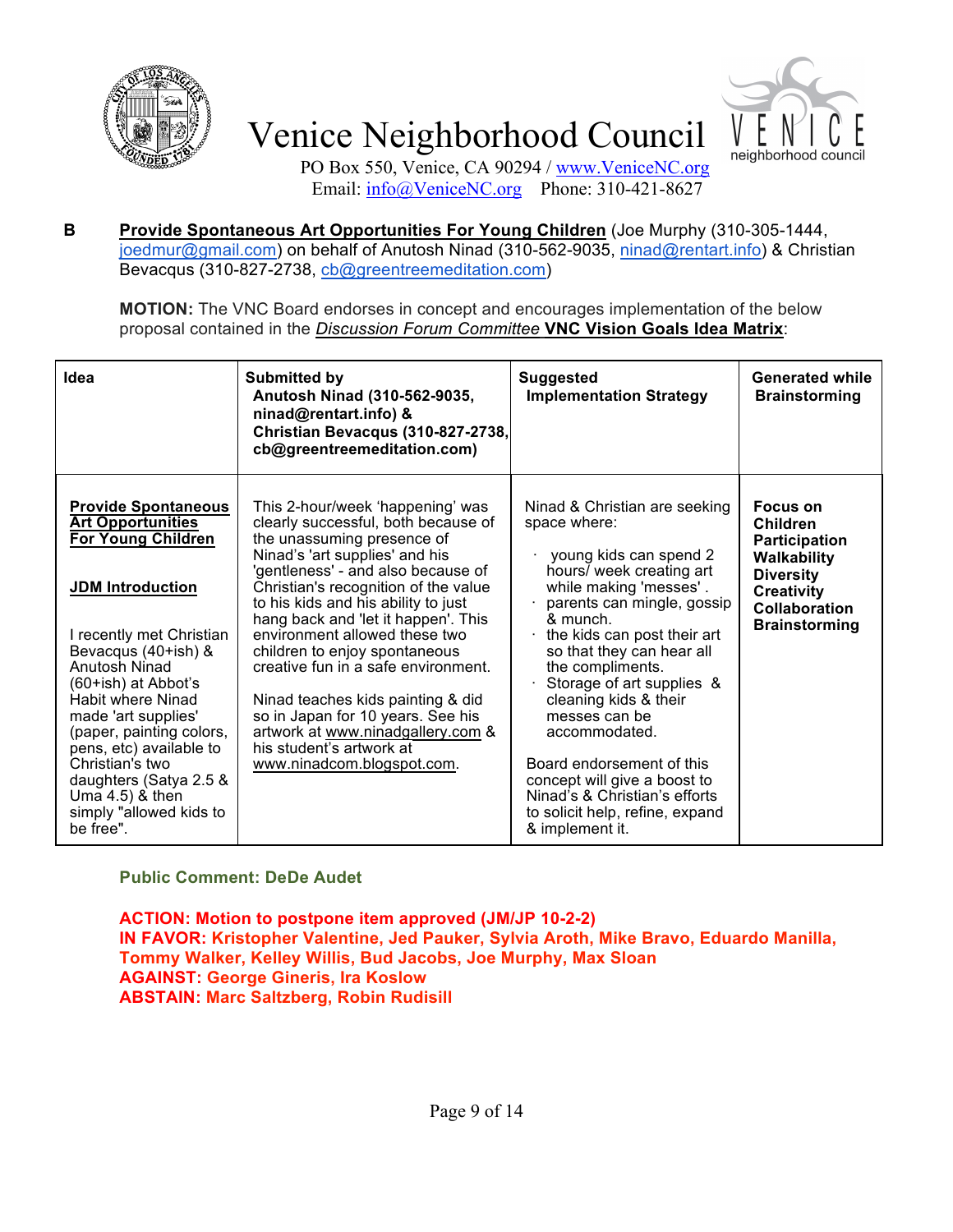



PO Box 550, Venice, CA 90294 / www.VeniceNC.org Email: info@VeniceNC.org Phone: 310-421-8627

#### **C Adoption of SMO Ad Hoc Committee Environmental Report** (Abigail Myers abigail.myers@venicenc.org)

**MOTION:** The Board shall officially adopt the Environmental report researched and drafted by the SMO Ad Hoc Committee. LINK: http://www.venicenc.org/wp-content/uploads/2012/09/SMO-Report-.pdf

### **ACTION: Moved to Consent Calendar**

### **D Support of Budget Advocates White Paper** (Ivan Spiegel on behalf of LAANC)

**MOTION:** The VNC Board shall send a letter to the Mayor's Office and the LA City Council supporting the Budget White Paper recently presented by the Neighborhood Council Budget Advocates. The summary of the paper is:

Mayor Eric Garcetti has called for this year's budget to be organized around five over-arching outcomes:

- 1. Make Los Angeles the best-run big city in America
- 2. Promote good jobs for Angelenos all across the city
- 3. Create a more livable and sustainable city
- 4. Ensure our communities are the safest in the nation
- 5. Partner with residents and civic groups to build a greater city

To achieve these goals, the Budget Advocates make several recommendations, including:

- 1. Redefining our City's budget processes, practices, and philosophy.
- 2. Creating 21st century information management systems dedicated to providing integrated and efficient support to stakeholders and facilitating interdepartmental communication.
- 3. Rebuilding and improving Los Angeles's infrastructure to higher standards.
- 4. Streamlining the City's hiring processes to proactively anticipate future needs.
- 5. Implementing a citywide collections system to realize uncollected revenue, develop more income sources, and create the permanent position of Inspector General.

Full White Paper at: http://ncbala.com/wp-content/uploads/2015/03/Budget-Advocates-White-Paper-2015.pdf

### **Public Comment: Mark Lipman**

### **ACTION: Motion approved (SA/JP 12-0-2)**

Page 10 of 14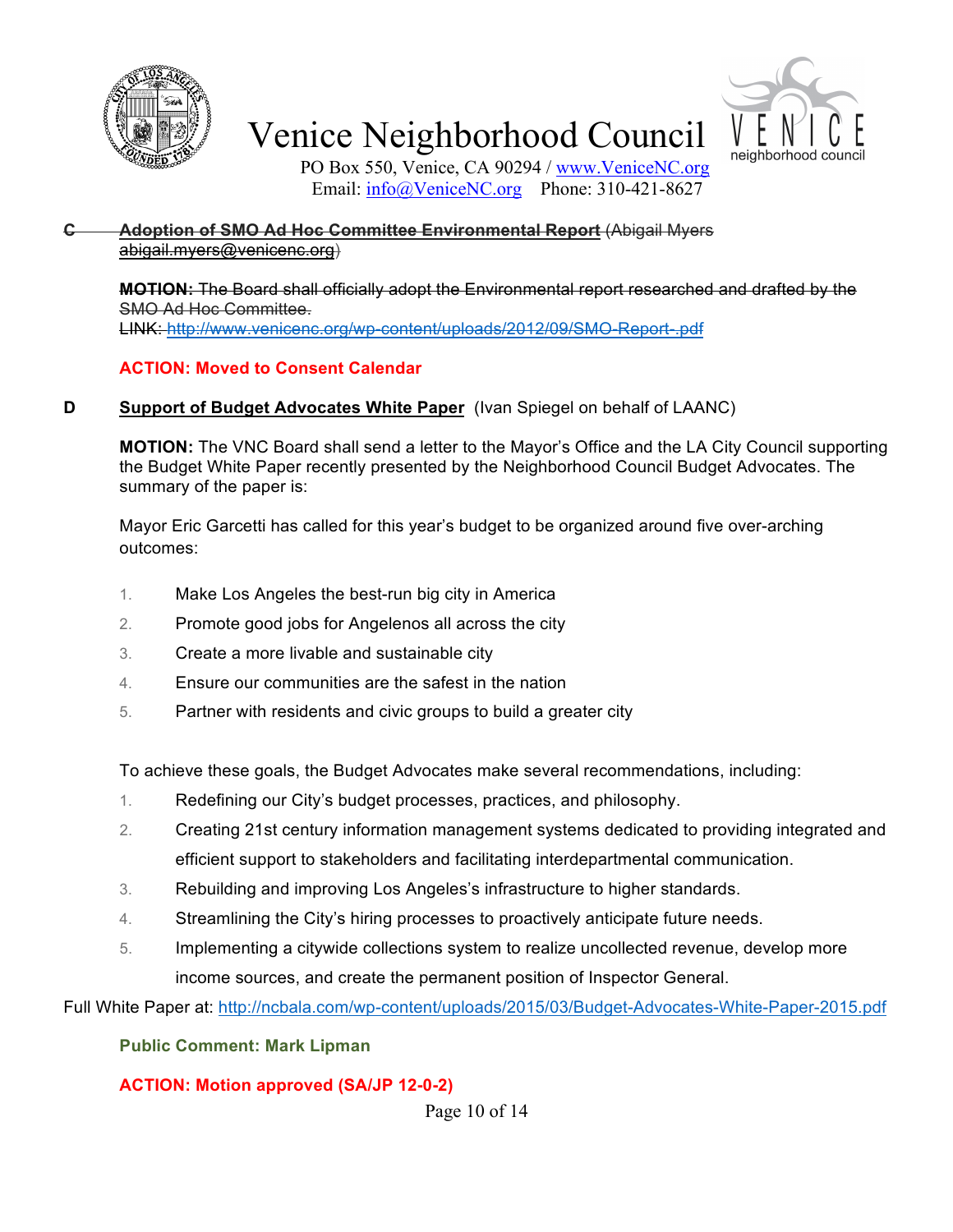



PO Box 550, Venice, CA 90294 / www.VeniceNC.org Email: info@VeniceNC.org Phone: 310-421-8627

**IN FAVOR: Kristopher Valentine, Robin Rudisill, Jed Pauker, Sylvia Aroth, Mike Bravo, George Gineris, Ira Koslow, Eduardo Manilla, Tommy Walker, Kelley Willis, Bud JacobsMax Sloan AGAINST: NONE ABSTAIN: Marc Saltzberg, Joe Murphy**

#### **E Appoint Board Members to Civic University [EXHIBIT]**

**MOTION:** The VNC Board shall appoint two board members (one male, one female) to the Civic University.

**ACTION: Melissa Diner appointed female rep (JM/KW 13-0-1)**

**IN FAVOR: Kristopher Valentine, Robin Rudisill, Jed Pauker, Sylvia Aroth, Mike Bravo, George Gineris, Ira Koslow, Eduardo Manilla, Tommy Walker, Kelley Willis, Bud Jacobs, Max Sloan, Joe Murphy AGAINST: NONE ABSTAIN: Marc Saltzberg**

**ACTION: Joe Murphy appointed male rep (JM/KW 7-5-1) IN FAVOR: Joe: Marc Saltzberg, Jed Pauker, Mike Bravo, Joe Murphy, Eduardo Manilla, Max Sloan, Kelley Willis Matt: Robin Rudisill, Sylvia Aroth, Tommy Walker, George Gineris, Bud Jacobs AGAINST: NONE ABSTAIN: Kristopher Valentine**

### **PULLED FROM CONSENT CALENDAR:**

### **8A VNC De Minimis Projects**

**MOTION:** The VNC Board recommends approval of the following project as a VNC De Minimis Project:

106 Dudley Ave (Major Remodel of SFD), North Venice Subarea R3-1 zone, Land Use Plan designation: Multiple Family Residential--Medium DIR-2014-3974-SPP and ENV-2014-3975-CE Project Description: Major Remodel of existing 1,136 sq ft SFD with the addition of a 1,921 sq ft 1<sup>st</sup> story, 2<sup>nd</sup> story, & roof deck & RAS (32'11"), resulting in a 3,057 sq ft SFD, on a lot size of 3,776 sq ft, with 3-car covered parking, with a roof height of 27'

Approved by LUPC 3/3/15 by a vote of 3-2-1 (KR/MR)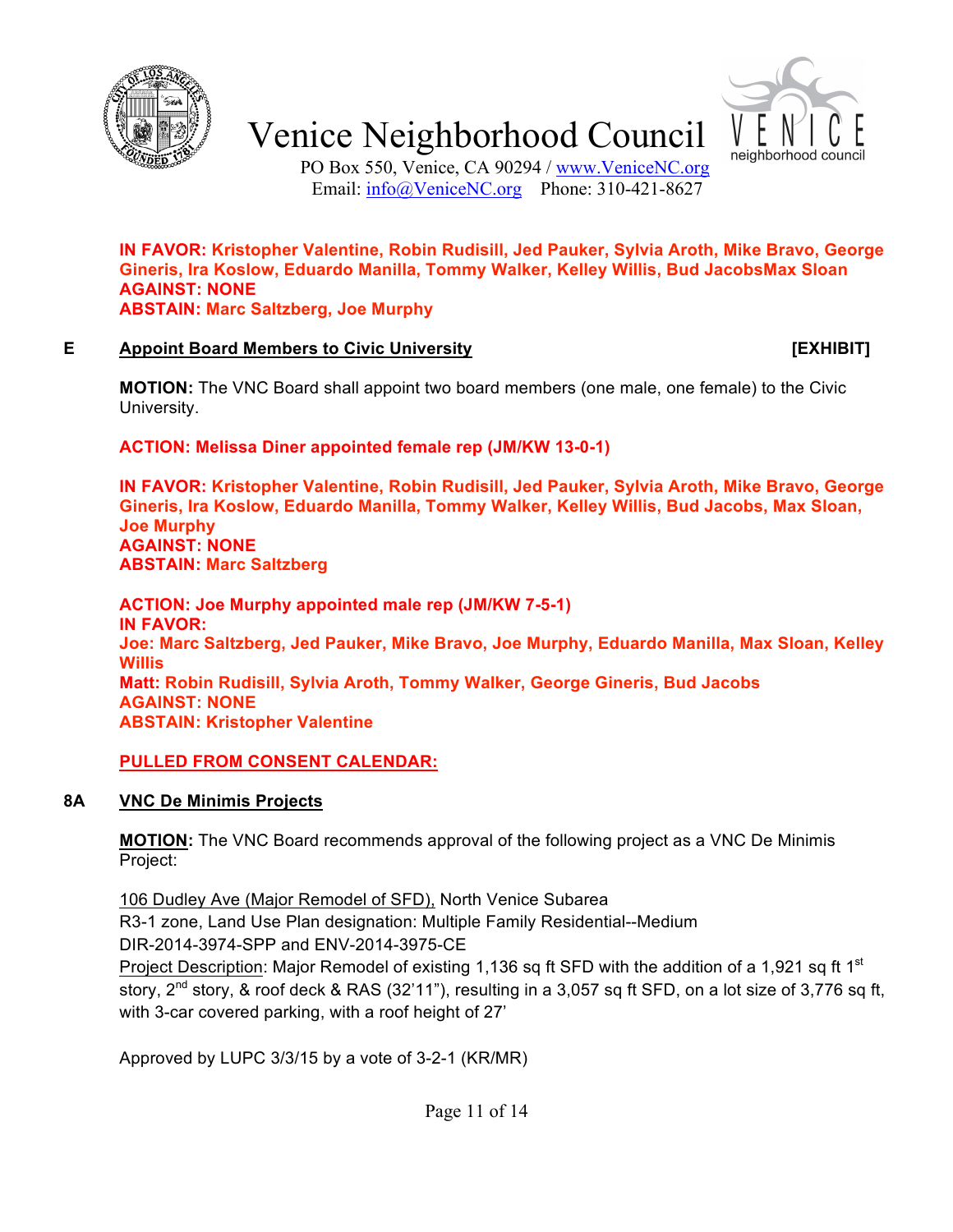



PO Box 550, Venice, CA 90294 / www.VeniceNC.org Email:  $\frac{info(@)$ VeniceNC.org Phone: 310-421-8627

**Public Comment: Ilana Marosi, Ivonne Guzman, Noel Gould**

### **ACTION: Pulled from the LUPC Consent Calendar Motion approved (RR/JP 11-0-2)**

**IN FAVOR: Kristopher Valentine, Robin Rudisill, Jed Pauker, Sylvia Aroth, Mike Bravo, George Gineris, Eduardo Manilla, Tommy Walker, Kelley Willis, Bud Jacobs, Max Sloan AGAINST: NONE ABSTAIN: Marc Saltzberg, Joe Murphy**

#### **8B Neighborhood Councils "shall monitor City services"**

**MOTION:** The VNC Board recommends that Neighborhood Councils shall monitor City services, as per the City Charter, and Neighborhood Council recommendations shall not be optional but rather shall be treated according to the original intent of the City Charter, and be considered in all determinations, in a "standing" section of all City Staff Reports and Determinations called "Neighborhood Council Recommendation," with an explanation provided if the recommendation is not being followed.

Approved by LUPC 3/3/15 by a vote of 6-0-0 (RR/GR)

### **ACTION: Pulled from the LUPC Consent Calendar Postponed to next board meeting due to lack of quorum**

#### **8C Change to Coastal Exemption Review/Approval Process/Procedure**

**MOTION:** The VNC Board requests that controls over approvals, transparency of the process and Staff training for both City and State Coastal Exemptions be strongly improved and that copies of the Coastal Exemptions be made immediately available to, or be immediately provided to, the VNC.

Approved by LUPC 3/3/15 by a vote of (RR/MK)

### **ACTION: Pulled from the LUPC Consent Calendar Postponed to next board meeting due to lack of quorum**

#### **8D Interim Control Ordinance for Venice Coastal Zone**

Page 12 of 14 **MOTION:** The VNC Board requests that an Interim Control Ordinance (ICO) for the Venice Coastal Zone be drafted by its Land Use & Planning Committee, to be proposed/recommended by the VNC Board to Councilman Bonin and the City Council as soon as possible, in order to assure that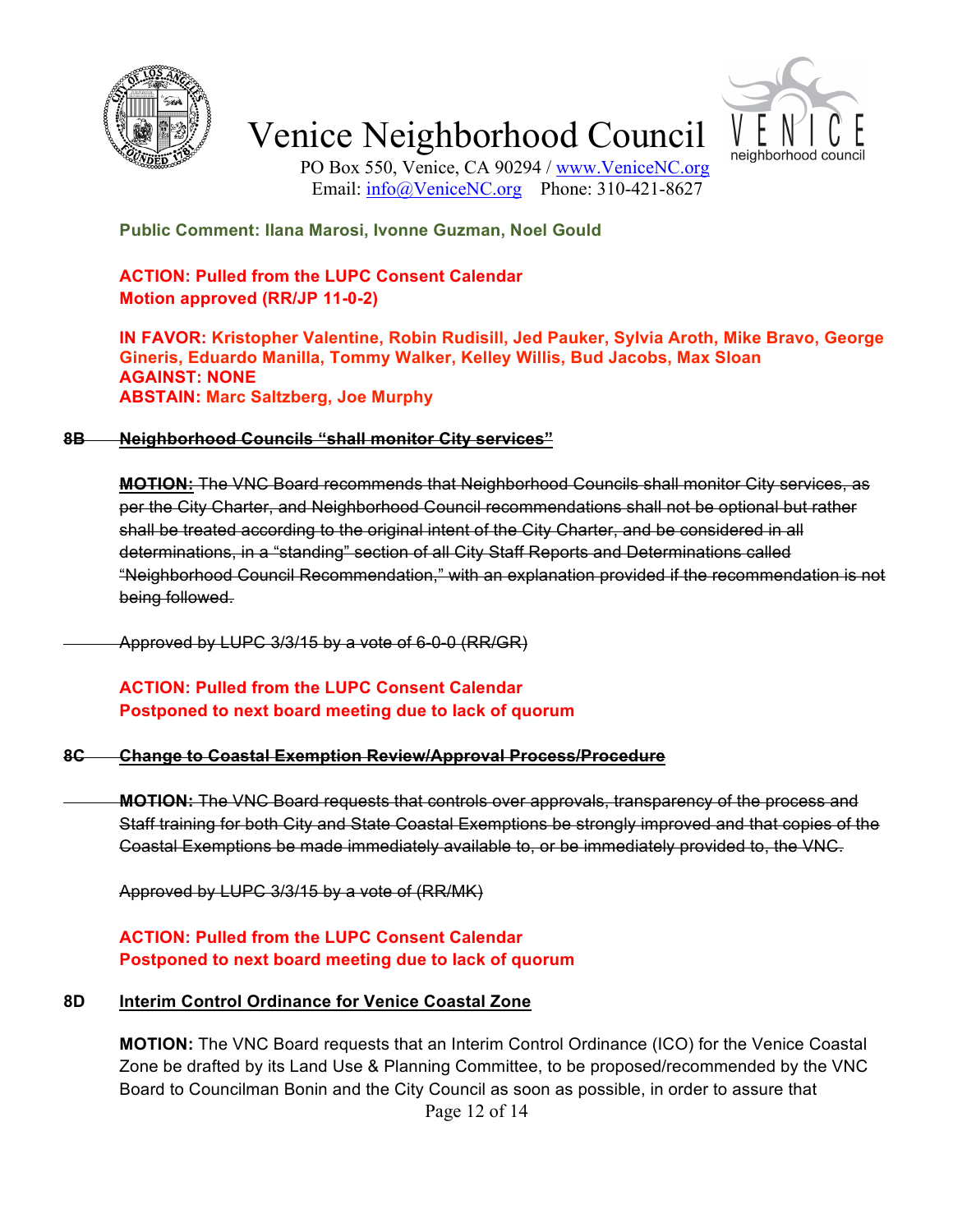



PO Box 550, Venice, CA 90294 / www.VeniceNC.org Email: info@VeniceNC.org Phone: 310-421-8627

development prior to and during the current ongoing coastal planning effort to prepare the Venice Local Coastal Program (LCP) does not prejudice, impede or negate the goals and policies of the ultimate certified LCP.

Approved by LUPC 3/3/15 by a vote of 5-1-0 (RR/MK)

**Public Comment: Ivonne Guzman, Mark Lipman, Lydia Ponce**

**ACTION: Pulled from the LUPC Consent Calendar Motion approved (RR/KW 11-0-1)**

**IN FAVOR: Kristopher Valentine, Robin Rudisill, Jed Pauker, George Gineris, Sylvia Aroth, Mike Bravo, Kelley Willis, Bud Jacobs, Max Sloan, AGAINST: NONE ABSTAIN: Marc Saltzberg, Joe Murphy, Eduardo Manilla,**

- **13. Treasurers Report (9:40PM - 3 minutes)** (Hugh Harrison on behalf of Budget & Finance Committee, Treasurer@VeniceNC.org) [Discussion and possible action] **[EXHIBIT]**
- **A MOTION:** The Venice Neighborhood Council approves the attached Monthly Expenditure Reports for February 2015.

APPROVED by Budget and Finance Committee 3/2/15 4-0-0

**ACTION: Motion approved (SA/KV 12-0-1)**

**IN FAVOR: Kristopher Valentine, Robin Rudisill, Jed Pauker, Sylvia Aroth, Mike Bravo, George Gineris, Eduardo Manilla, Tommy Walker, Kelley Willis, Bud Jacobs, Max Sloan, Joe Murphy AGAINST: NONE ABSTAIN: Marc Saltzberg**

- **14. Board Member Comments on subject matters within the VNC jurisdiction (9:43PM - 5 minutes)**
- **15. Adjourn ACTION: Meeting adjourned (KV/MS 12-0-0)**

**IN FAVOR: Kristopher Valentine, Robin Rudisill, Jed Pauker, Sylvia Aroth, George Gineris, Mike Bravo, Eduardo Manilla, Kelley Willis, Bud Jacobs, Max Sloan, Joe Murphy, Marc Saltzberg AGAINST: NONE ABSTAIN: NONE**